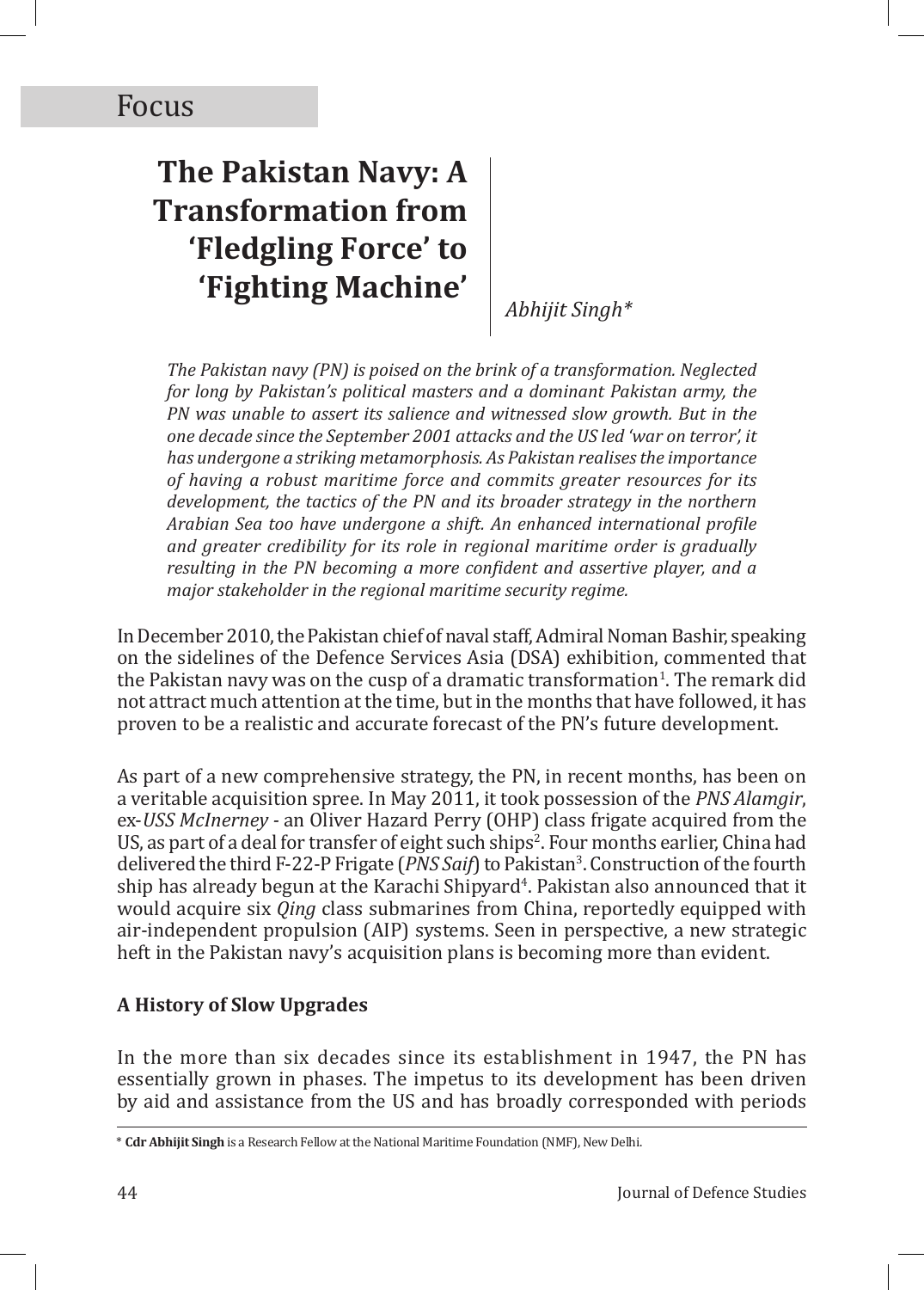of grave international crises – in the 1950s, at the start of the Cold war when an anti-communist alliance was formed; in the 1970s to fight the Soviet invasion of Afghanistan; and post-9/11 as part of the US-led "war on terror".

At the time of its independence, Pakistan was hard-pressed for funds and could do little for its navy. After signing the Mutual Defence Agreement with the United States in the 1950s, and its subsequent inclusion in the Central Treaty Organisation (CENTO) and the South-East Asia Treaty Organisation (SEATO), the PN managed to procure equipment and ships<sup>5</sup>. But naval acquisitions in Pakistan largely remained limited by the small share allocated to the navy received from the defence budget and also on account of the sanctions that were imposed by the US as a result of its two wars with India.

The army leadership that led the country displayed a serious lack of empathy for the navy's requirements. Even before the 1971 war with India, the Pakistan army leadership appeared blissfully oblivious of the urgent need to ramp-up the PN's inventory and force-levels, even though it was the only means of protecting Pakistan's eastern flank vulnerable to attacks from the sea by the Indian navy.

Following the setback of the 1971 operations, the PN's stock fell further. Until the time that Pakistan lost its eastern part, the PN's role was seen as one of protecting the communication links between the two wings. After losing the eastern wing, Pakistan's military rulers did not see an expanded role for the PN, and plans for its modernisation were put on hold.

This is not to suggest there was never any blueprint for development. Since the late 1980s, the 'impending' up-gradation of the PN had been periodically discussed, debated and speculated over. In fact, following its wars with India in 1965 and 1971 (especially Operation TRIDENT<sup>6</sup> in December 1971) Pakistan had become acutely conscious of its vulnerability to seaborne attacks and had planned for a major naval expansion. But its plans suffered a blow when the US suspended its military assistance after the India-Pakistan war of 1971.

Following the American embargo, France and China became major sources of weaponry and equipment for Pakistan. The PN, at the time, had a low level of funding and its maritime strategy was geared towards building its underwater capability which would enable its navy to achieve sea denial with limited resources. Thus the Daphne class submarines were procured from France and a Special Services Group (SSG) was raised. By 1975, there was some relaxation in the US embargo and some military hardware was supplied to the PN. Between 1977 and 1983, Pakistan received "Gearing" class destroyers on lease from the US.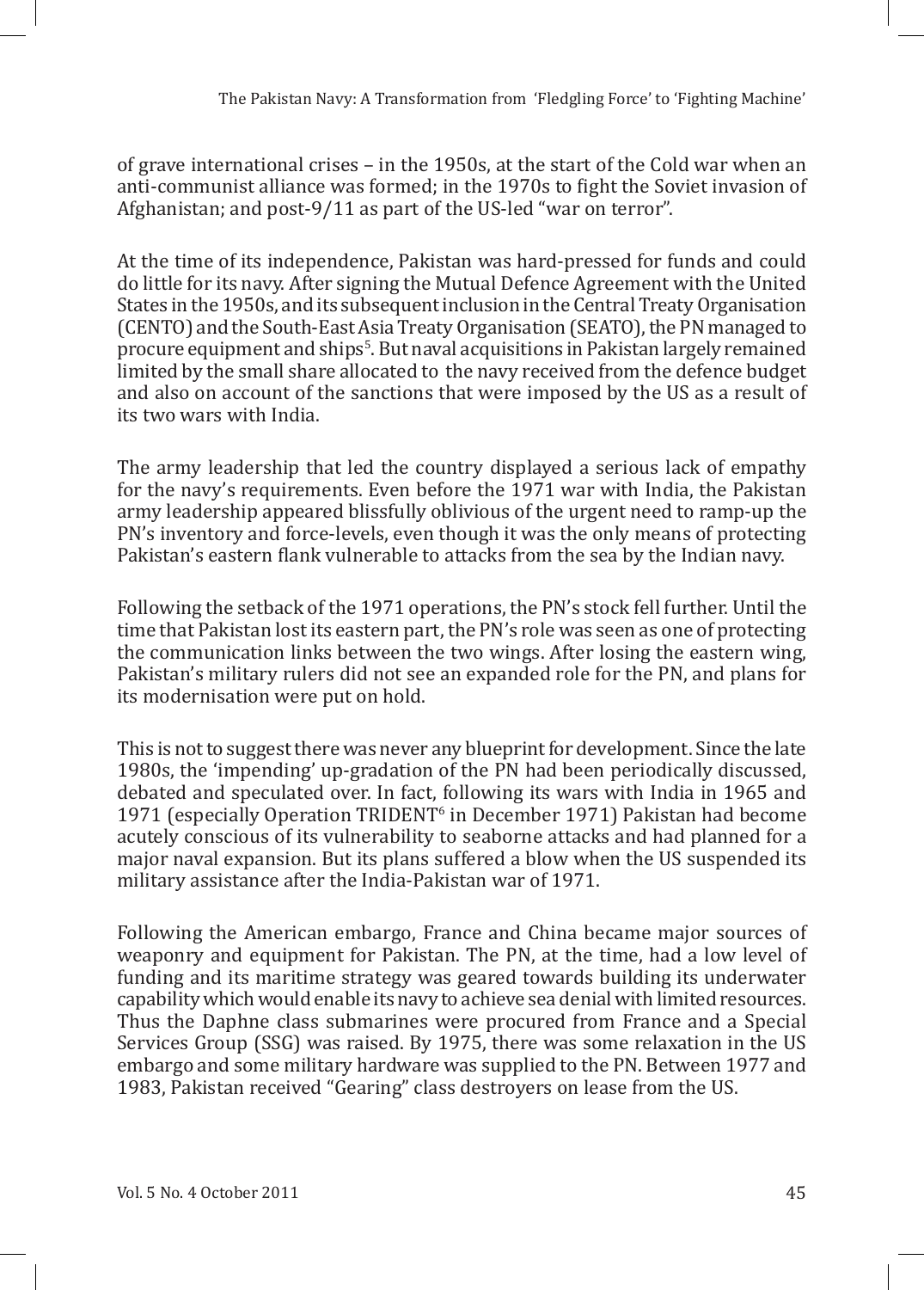The 1970s was also a time when the Pakistan Navy upgraded its small boat attack capability by procuring the Slaughter class fast patrol boats (FPB), Hunain class fast attack craft (FAC) and Huchwan class hydrofoil craft from China'. It also strengthened its aviation arm, acquiring six Westland Sea King helicopters, the French Atlantiques, meant to build surveillance and targeting capabilities, and four SA 319B Alouette helicopters for maritime missions<sup>8</sup>. Concomitantly, an expansion of the submarine arm was undertaken with the induction of the fourth Daphne class submarines (in 1975) and two Agosta *class* submarines<sup>9</sup>.

It was, however, in the 1980s that the Pakistan navy began its trajectory towards building a professional force with a substantive combat capability<sup>10</sup>. The Soviet invasion of Afghanistan and Pakistan's status as a frontline state for Washington led to a revival of Islamabad's defence modernisation plans. In the latter half of the decade, Pakistan received four Brooke class and four Garcia class frigates from the  $US<sup>11</sup>$ . The US also provided Pakistan with a depot for repairs, also leasing out the ex-*USS Hector* (rechristened *PN*S *Moawin*) from 1989-94 that was used as a tender for Brooke/Garcia class ships.

The US was not the only major military power to come to the aid of Pakistan. Some naval platforms and aircraft were received from the United Kingdom - Fokker F-27s, two Leander class frigates and County class frigates<sup>12</sup>. This is not to suggest that Pakistan got all that it needed. Much of the equipment supplied was rudimentary and the PN had to make do with many second hand items<sup>13</sup> But, despite being consistently fund starved, it strove hard to improvise and modernise, thus, retaining its cutting edge. A key example was the initiative to undertake modernisation of the Atlantiques to enable them to fire Exocet missiles, thereby acquiring an anti-submarine warfare  $(ASW)$  capability<sup>14</sup>.

By 1989, the PN had received nearly \$3.2 billion from the US as military aid and nearly doubled its surface fleet<sup>15</sup>, also going on to acquire the sophisticated long range anti-ship missile, the Harpoon, thereby enhancing its maritime strike capabilities. This was a significant milestone for the PN as it provided the force with a high-grade offensive capability against the Indian navy. It was also a time when the PN first developed the concept of a "defensive zone" for Karachi<sup>16</sup>. In the years that followed, securing Karachi became an obsession, and maritime surveillance and strike capability from the shore was deployed to strengthen the naval shield.

#### **The 1990s Decade – A Changed Dynamic**

The early 1990s marked a watershed for Pakistan. The supply of the first batch of the P3C Orions transformed Pakistan's maritime outlook and broader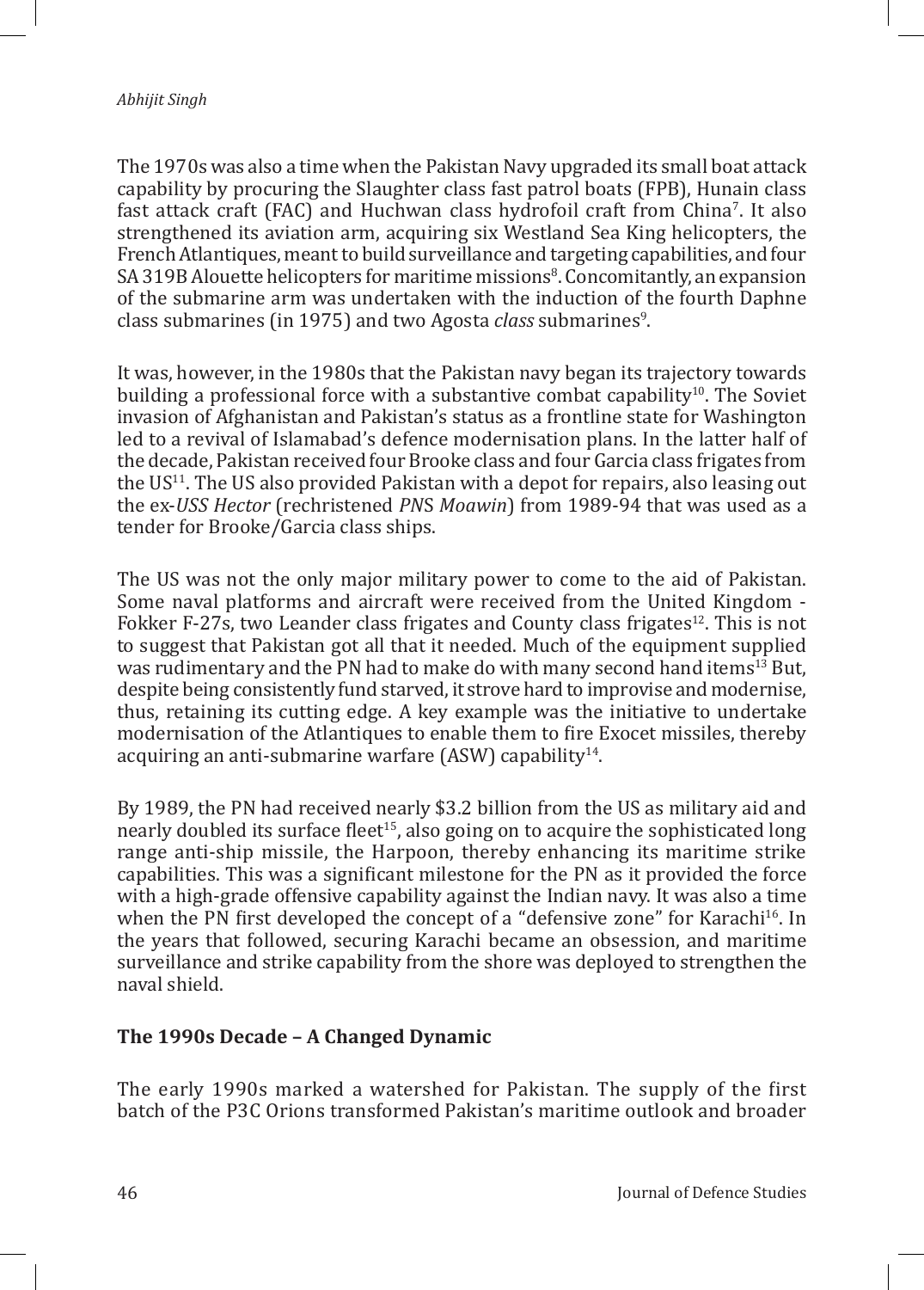naval combat strategy. The aircraft was meant to boost Pakistan's surveillance capability and, provide a capable replacement for the Atlantique-I aircraft, but the PN seized the moment and used it to bring about a profound transformation in its combat philosophy.

The PN's plans for modernisation, however, received a jolt in 1993, when the Pressler Amendment stopped the supply of American equipment to Pakistan. Upon the Soviet withdrawal from Afghanistan, the US saw no further utility in supporting Pakistan and again imposed sanctions. Not only was supply of major platforms suspended, supply of essential spares was halted too. It seriously compromised the efficacy of the Pakistan navy, which mainly comprised US ships. When the US refused to renew the lease of the Brooke class frigates in 1994, Pakistan realised it was time to look elsewhere for military aid. It soon set itself to acquiring the Type 21 (Amazon) class frigates from the UK, getting six ships in 1993-95. Between 1992 and 1994, agreements were signed with France for the acquisition of three mine hunters, and three Agosta 90-B submarines – a deal which was financed with a loan provided by the French themselves.

# **The Force Multipliers**

In the years that have followed, the Pakistan navy has transformed into a capable and potent force. The six Type 21 (Amazon) class frigates, acquired from the UK in 1993-95 – christened the Tariq class - along with the recently acquired Zulfiqar class (F22Ps) built with China's assistance, form the backbone of its surface fleet<sup>17</sup>. Three Type 21s, originally equipped with Chinese LY60N Surface-to-Air Missiles (SAM), have been modified to be fitted with Harpoon launchers (ex US Gearings). Pakistan is said to be considering equipping the ships to launch  $UAVs^{18}$ .

In 2006, the Pakistan navy ordered four F-22P frigates from China. Three of these ships have so far been delivered – *PNS Zulfiqar* (2006), *PNS Shamsheer* (2009) and *PNS Saif* (2010) – all constructed by the Hudong Zhonghua Shipyard in Shanghai. Work on a fourth ship is on at the Karachi shipyard. Based on the Chinese Jiangwei class frigates, the F-22Ps are armed with eight Chinese C-802 surface-to-surface missiles (SSMs) and an upgraded version of the LY-60N short-range theatre defence missile. They are also equipped to operate an ASW capable Z-9EC helicopter<sup>19</sup>.

The induction of the indigenous unmanned aerial vehicles (UAV) *Uqab-II* in July 2011, too has served as a shot in the arm for the PN. The first squadron of the UAVs, a mid-range tactical UAV designed for reconnaissance missions, was induced in operational service and will be used for maritime interdiction operations in coastal areas. Needless to say, this is a capability that can also be used for surveillance on naval ships operating in areas close to the Pakistan coast<sup>20</sup>.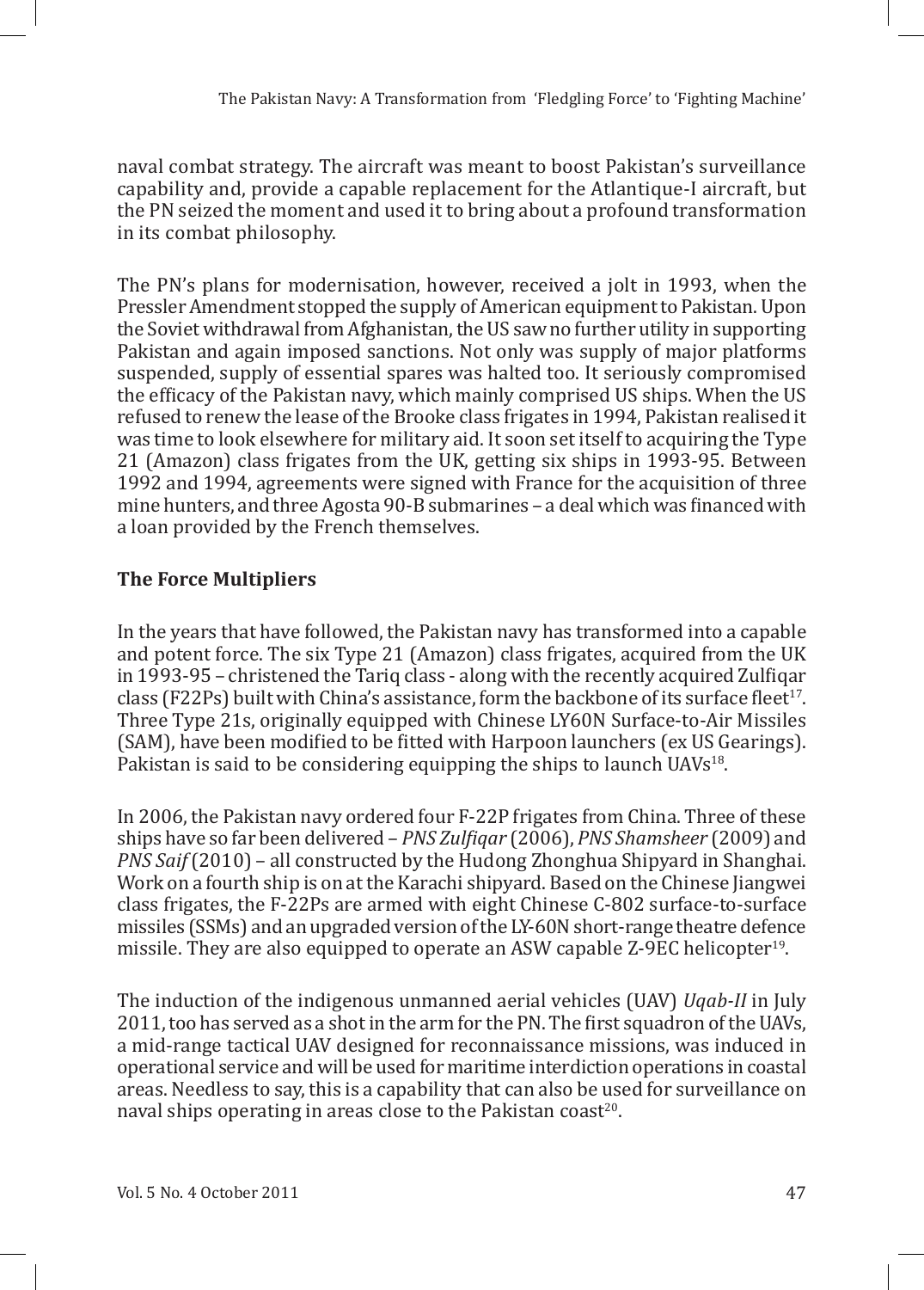Pakistan has also been focussing on building a small ship missile capability. After the indigenously manufactured missile craft, the Jalalat class, inducted in the late  $90s<sup>21</sup>$ , two Kaan 33 FACs have been procured from Turkey<sup>22</sup>. With a displacement of 120 tonnes, the craft are designed to carry Harpoon block 2 surface-to-surface Missiles (SSM). Islamabad's anxieties about the Indian Navy mining the waters around Karachi and other major Pakistani ports have been addressed by the procurement of the French 'Eridian' class mine hunter – now christened the *'*Munfiz*'* class23 - in a deal for three mine hunters in 1992, that included the transfer of technology for one mine hunter.

The recent focus on surface warfare notwithstanding, it is 'submarines' that form the core of Pakistan's 'anti-access' strategy in the Indian Ocean<sup>24</sup>. The PN's current submarine inventory includes two Agosta-70s, three Agosta-90Bs and three MG110 mini subs. The most potent of these platforms is the Agosta 90B, the first of which, *PNS Khalid* was constructed in France and inducted into the PN in 1999. The second and third boats were built at the Karachi Shipyard and commissioned in 2003 (*PNS Hamza*) and 2007(*PNS Saad*) respectively<sup>25</sup>. The Agosta 90B's lethal hardware consists of the torpedo tube launched Exocet SM39 missile and the modern Atlas Elektronik Black Shark 533 mm heavyweight torpedoes.<sup>26</sup> Its new-age combat systems and markedly superior sensors give the Agosta 90B a definitive edge.

Pakistan's other critical naval acquisition that has significantly contributed to the development of surveillance and offensive capability has been the P-3C Orion. As per an agreement signed in October 2009, between the Pakistan government and Lockheed Martin, the latter was contracted to deliver 07 upgraded P3C Orion aircraft - both the Maritime Patrol Version (MPA) and the Air Early Warning Variant (AEW) with the 'Hawkeye' System<sup>27</sup>. The first of the upgraded Orions (MPA) was delivered in October 2009 and two more MPA version aircraft transferred in April 2010. The modified P-3Cs are vastly superior aircraft that provide Pakistan with a maritime patrol capability in both the high seas and littoral regions. Their obsolete avionics systems have been replaced with modern equipment that offers increased endurance, accuracy, reliability and sustainability in future operations.

Unfortunately, these were the very same aircraft destroyed during the attack on the PNS Mehran<sup>28</sup> on May 22, 2011. Notwithstanding the loss, P-3C Orions remain central to Islamabad's naval war plans and constitute a prime and potent asset. The new batch of aircraft is being widely seen as a shot in the arm for the PN. The aircraft is likely to spearhead future operations in the Arabian Sea as it provides the PN with the ability to deal with Indian Naval assets at longer ranges in all three forms of maritime warfare - anti-submarine, anti-surface and anti-air – thus providing the former with a marked offensive capability. The PN believes the Orion provides it with a definitive edge over the IN – one that would most likely prove decisive in a conflict.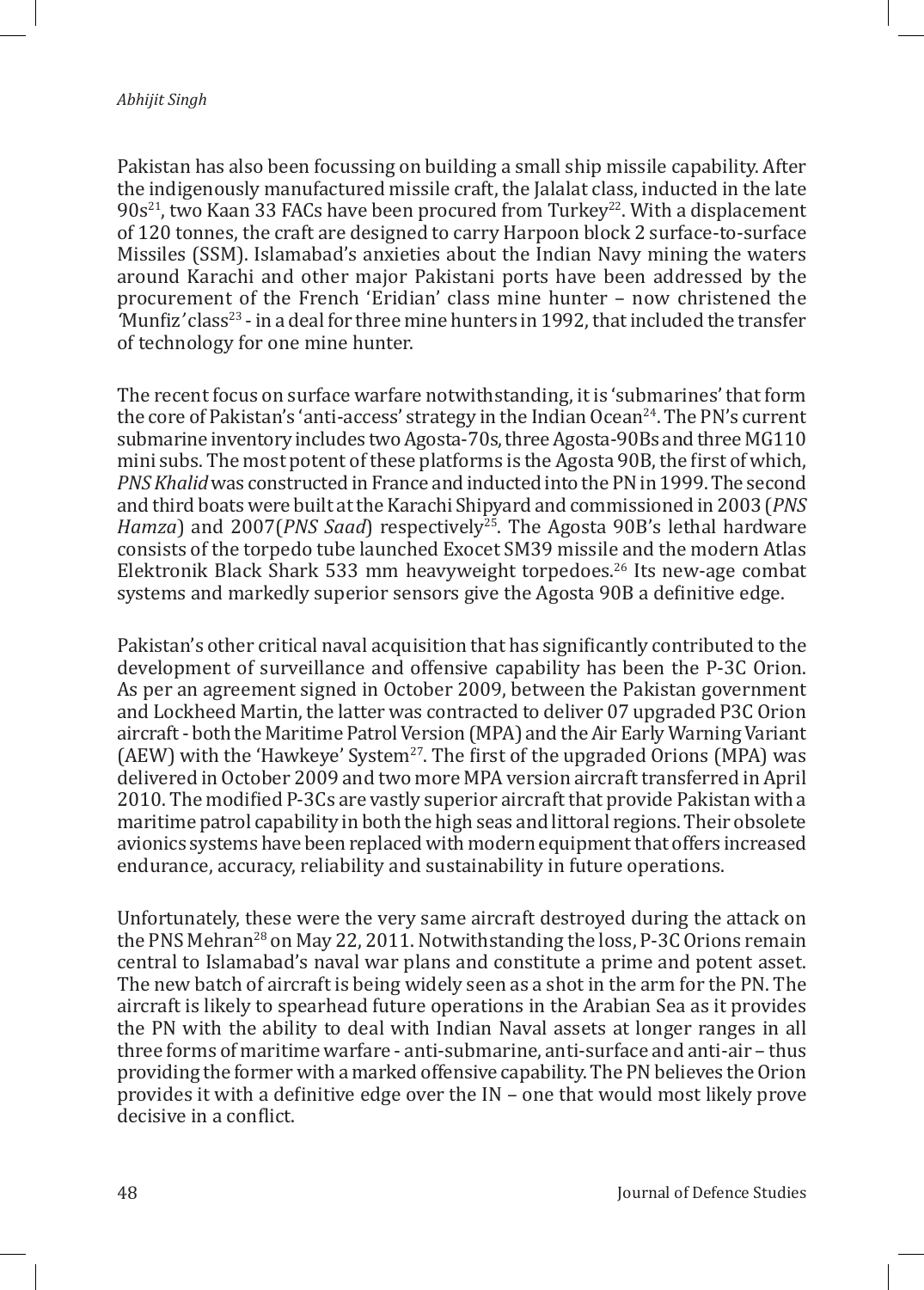## **Future Acquisitions**

For some time now, there has been speculation that Pakistan might acquire submarines from China<sup>29</sup>. Recent reports seem to suggest that China may be providing its "all-weather friend"<sup>30</sup> with six Qing class submarines - the latest variant of 041 class Yuan class<sup>31</sup>. The deal for supply of the submarines is said to have been signed between Wuhan-based China State Shipbuilding Industrial Corp (CSIC) and the Pakistani Government in April 2011.

The submarines will be double hulled with a submerged displacement of 3,600 tons and will be equipped with the new Stirling-cycle AIP. The propulsion systems will be all electric (and not the diesel electric propulsion system) making the submarines very quiet. The submarines will be designed to carry up-to 3 nuclear capable CJ-10K surface to surface missiles, with a range of 1500 kms. Unique design features will include hull retractable fore-planes and hydro-dynamically streamlined sail.

Pakistan's navy will bolster its surface force capability through the planned acquisition of at least 5 more OHP class ships from the US, and the type 54 (Jiangkai II class) frigates from China. As per a recent deal, Pakistan is due to receive 2 Type 054A FFGs on a 10 year lease from China. The ships are designed primarily for air defence, and include a medium-range air defence missile system with a 32 cell vertical launch system (VLS), and are also capable of firing YJ-83 anti-ship missiles<sup>32</sup>. The frigate incorporates a number of stealthy features in its hull design, including the sloped side to minimise radar cross section and the reduced profiles of external features. The helicopter deck can operate the Russian Kamov Ka-28, or the indigenous Harbin Z-9C.

Reportedly, Pakistan is also said to be considering procuring three Turkish Milgem class frigates. Designed as a multipurpose corvette, the Milgem class can be deployed in a range of missions, including reconnaissance, surveillance, target identification, early warning, anti-submarine warfare, surface-to-surface and surface-to-air warfare and amphibious operations. The corvettes are equipped with eight Harpoon Block II anti-ship missiles, Mk-46 torpedoes, and a single Mk-31 RAM anti-air missile weapon system<sup>33</sup>. In addition, the Pakistan is also said to be considering procuring three UK Royal Navy Type 42 Batch destroyers after their retirement from the Royal Navy.

The PN's thrust on small-craft capability is also quite apparent. The Larkana class patrol boats and the Jalalat class and Kaan 15 class FACs will be aided in coastal patrol and maritime interdiction by the Azmat class missile boat being constructed at China's Xinggang Shipyard and designed to carry eight C-802A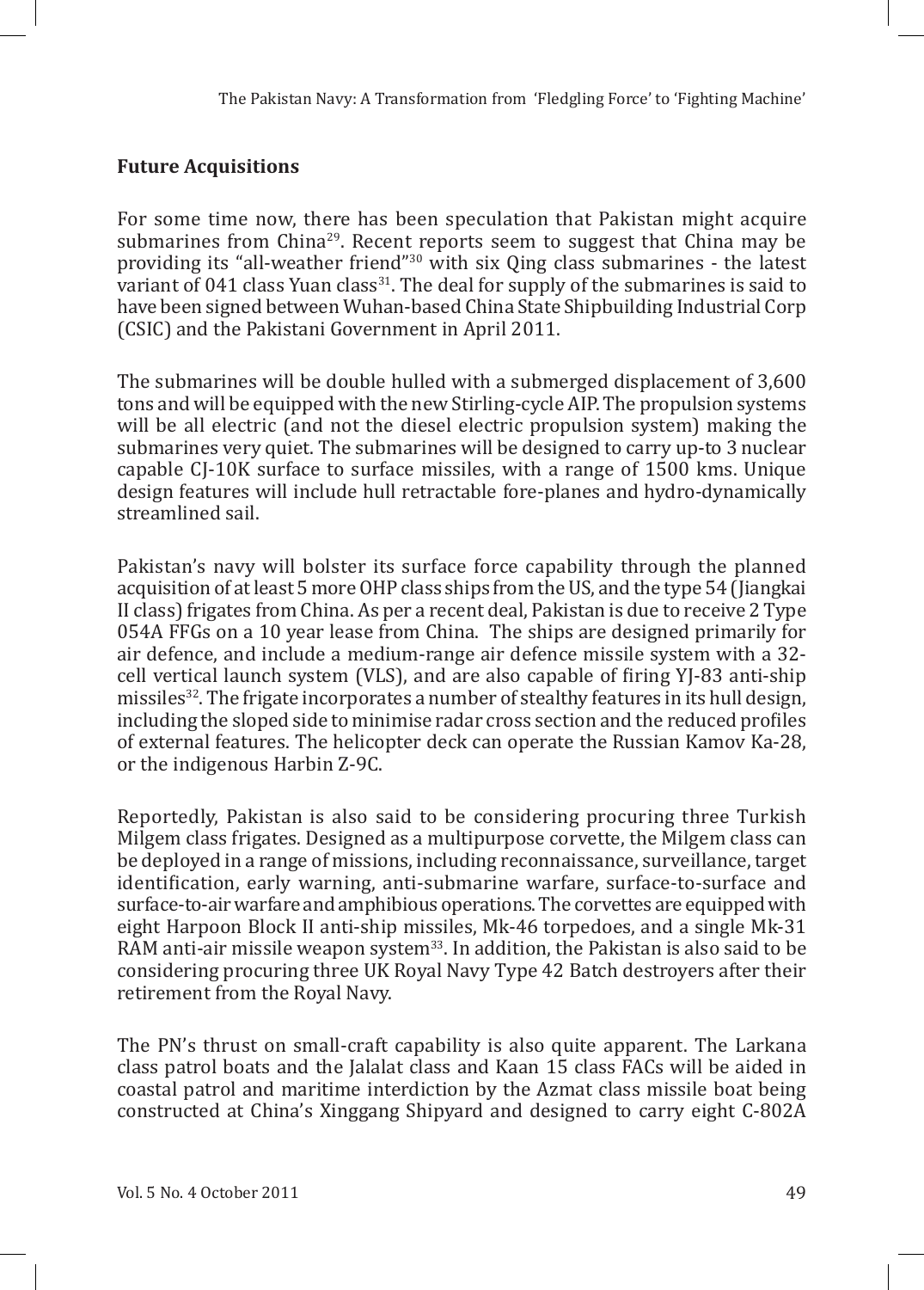anti ship missiles. There are also reports of a planned launch of the construction of four 1500 tonne stealth corvettes – known as the littoral combat vessel. This will be armed with the C-802A missile as well as the vertical LY-60N E-SHORADS missile. At the same time to guard the approaches to the integrated port facilities at Gwadar, the PN will procure off-the-shelf from China, two type-022 Hobei class catamaran based FAC-Ms capable of launching surface-to-surface cruise missiles and surface-to-air missiles $34$ .

### **Robust Chinese Assistance**

A constant in Pakistan's plans for naval expansion has been, China. Substantive Chinese assistance to the PN dates back to 1994, when the US suspended supplying military equipment, following the Pressler Amendment. The ban on sale of military equipment was so total that the Americans even refused to sell essential spares to the PN. The crisis was exacerbated by the US's unwillingness to renew the lease of the Brooke class frigates that expired in 1993-94. It marked a turning point in Pakistan-China relations, bringing the two nations close on military issues, also triggering Pakistan's interest in pursuing indigenous production.

China's naval cooperation with Pakistan however goes back to the 70s when the Shanghai class FACs, and the Hunain and Huchan class of attack craft were delivered. In the early 80s, Pakistan received four Hegu and Huangfen class missile boats each – a deal that Islamabad signed to get access to technology for future indigenous development<sup>35</sup>. But substantive cooperation in shipbuilding with China began with a collaborative venture in the 90s for manufacture of the Jalalat and Jurrat class missile boat. The construction of the boats was carried out at the PN Dockyard and Karachi Shipyard and Engineering Works (KS&EW), but all the technology from China.

The indigenous construction of small missile boats was followed by larger projects, including Agosta 90-B submarines and mine-hunters, with technology transferred from China and France. Wary of the disruption of its military modernisation plans by the suspension of American supplies, Pakistan's focused on garnering the capacity to enhance indigenous production. Most of the deals negotiated during this period carried a clause for transfer of technology which Pakistan insisted upon.

In recent times, the PN has displayed a high degree of comfort in its strategic partnership with China. Beijing is now tipped to overtake Washington as Pakistan's principal defence partner. Military cooperation between the two countries has deepened with joint projects to produce armaments ranging from fighter jets (JF-17s) to guided-missile frigates (F-22Ps) China is already a steady source of military hardware to the resource-deficient Pakistani Army. It has played a major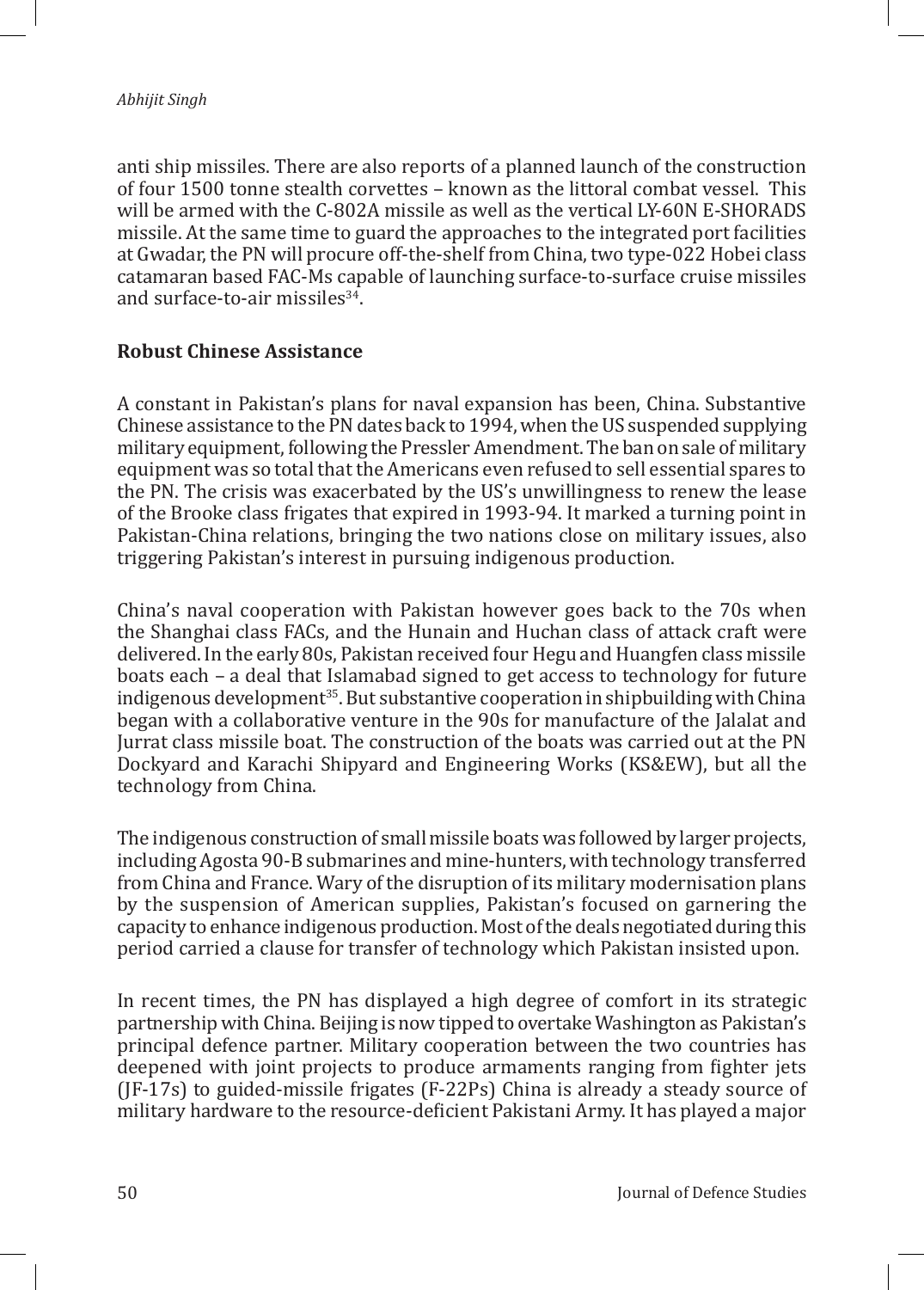role in the development of Pakistan's nuclear infrastructure and has repeatedly expressed a desire to strengthen military cooperation<sup>36</sup>.

After a meeting between Chinese defence minister Liang Guanglie and PN chief, Admiral Noman Bashir Bashir in December 2009, Pakistani defence blogs and websites were abuzz with speculation that that China has promised to supply the PN with four more F-22 P frigates and was considering Pakistan's request for a bigger 4000 ton class of ships $37$ .

# **US Aid to Pakistan**

Despite the tense nature of their relationship, Pakistan's alliance with the United States is still very strong. The September 11 attacks resulted in Pakistan becoming a frontline state in the war, and revived US defence cooperation with Islamabad. In the past decade, Pakistan has received high technology equipment and other military aid which had led to the modernisation of its inventory. Moreover, the PN's involvement in the Combined Task Force (CTF-150) has influenced the navy's operational strategy and professionalism (in much the same way as the Pakistan army thinking was shaped by the American alliance in the 1950s and later in the 1980s).

In recent years, America has contributed towards enhancing Pakistan's conventional military capabilities. While the aid has been provided under the broad support for counter-terror operations, almost all the equipment and platforms supplied seems intended for use against its eastern neighbour. This is true of the Oliver Hazard Perry class ship (delivered in April 2011), the new batch of 7 P-3C Orions and the Harpoon anti-ship missile<sup>38</sup>. The PN has also received six Phalanx close-in naval guns and six C-130E transport aircraft from the US (ordered in 2004).

In 2009, there were reports that the US has concluded a US \$ 284 million deal to supply Pakistan with 200 Raytheon AIM-9M-8/9 Sidewinder air-to-air missiles (AAMs) and 500 AIM-120C5 Advanced Medium-Range Air-to-Air Missile (AMRAAM) systems. The AMRAAM sale marks the biggest single export order in the history of the AIM-120 programme and gives the Pakistan Air Force (PAF) a beyond-visual range (BVR) active-radar AAM capability for the first time. According to the report, the missiles will be carried by the PAFs newly ordered F-16C/D Block 50/52 aircraft and its existing F-16A/B Block 15s, which will acquire AMRAAM compatibility as part of a mid-life upgrade<sup>39</sup>.

The induction of the AMRAAM into the PAF gives it a significant combat capability that had previously been denied. Pakistan has explored several clandestine avenues to develop its own active radar BVR AAMs to counter the Indian air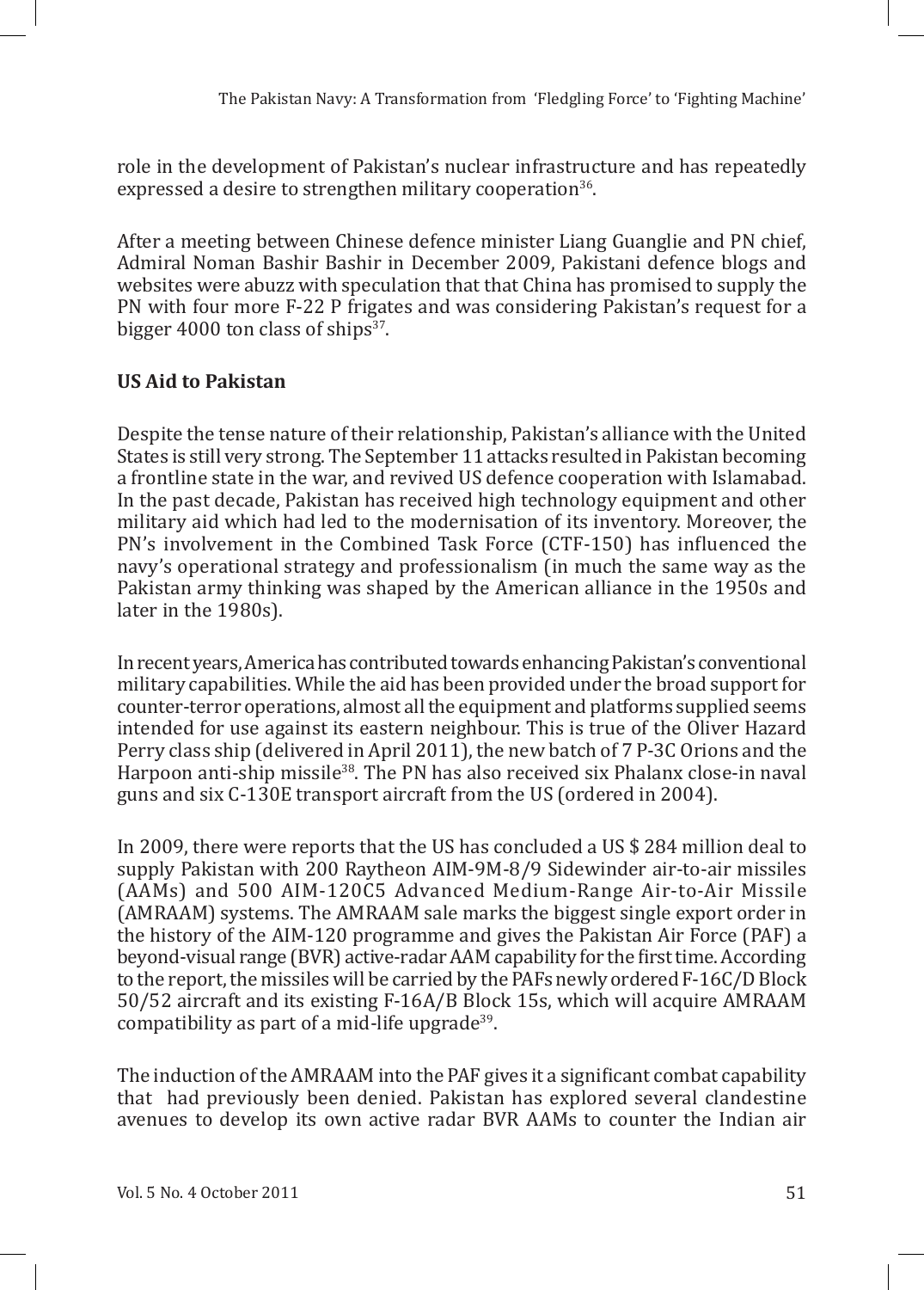force's considerable stocks of weapons in the same class. Pakistan is also expected to acquire the Chinese-developed SD-10 (PL-12) AAM with its JF-17 Thunder lightweight fighters.

As per a June 2010 press release of the US embassy in Pakistan US civilian and security assistance to Pakistan since 2007 has totalled more than \$4 billion, including civilian aid, as well as 14, F-16 fighter aircraft, 10 Mi-17 helicopters, 2 Bell 412EP helicopters, 5 fast patrol boats, 115 M109 self-propelled Howitzers, more than 450 vehicles for Pakistan's Frontier Corps, hundreds of night vision goggles, day/night scopes, radios, and thousands of protective vests and first-aid items for Pakistan's security forces<sup>40</sup>. US-Pakistan military relations are, evidently, alive and thriving.

#### **Nuclearisation of the PN**

Pakistan's plans for a naval nuclear deterrent capability are more than decade old but appear to be singularly driven by the Indian navy's (IN) growing profile and its nuclear force posture.

In May 1999, the Pakistan navy was assigned a 'nuclear role' and the 'Strategic Directorate' was constituted at the Naval Headquarters. Reportedly, a nuclear submarine project KPC-3 was set up in Peshawar in 2001<sup>41</sup>. Soon thereafter, the Pakistan navy publicly debated the deployment of nuclear weapons aboard its submarines, arguing that it had to keep pace with developments in India. In January 2003 Islamabad rescinded its statement, reaffirming Pakistan's commitment to a "minimum credible deterrence." However, in the wake of India's short-range Agni-I test in the same month, the then chief of naval staff Admiral Shahid Karimullah left the option open, saying that while the country had no plans to deploy nuclear weapons on their submarines, they would do so only if "forced to".<sup>42</sup>

Since then, stray voices have been heard in Pakistan about the naval nuclear option. If it has to counter the IN's superiority, the PN will need to equip its submarines with a strategic missile firing capability. Arguably, the thrust of its efforts would be to counter the threat posed by the Indian Navy's 'Klub' land attack missiles by developing its own nuclear tipped submarine launched missiles – an enormously complex and arduous undertaking. But as intricate an operation as it is, it is not inconceivable that the PN would seek to miniaturise its Harpoon missiles to be mated with a small nuclear warhead.

In recent days there have been indications that Pakistan might be trying to modify the ground-launched cruise missile 'Babur' (Hatf-VII) to develop a sea-based version. In February 2011, this missile was test fired from a new round canister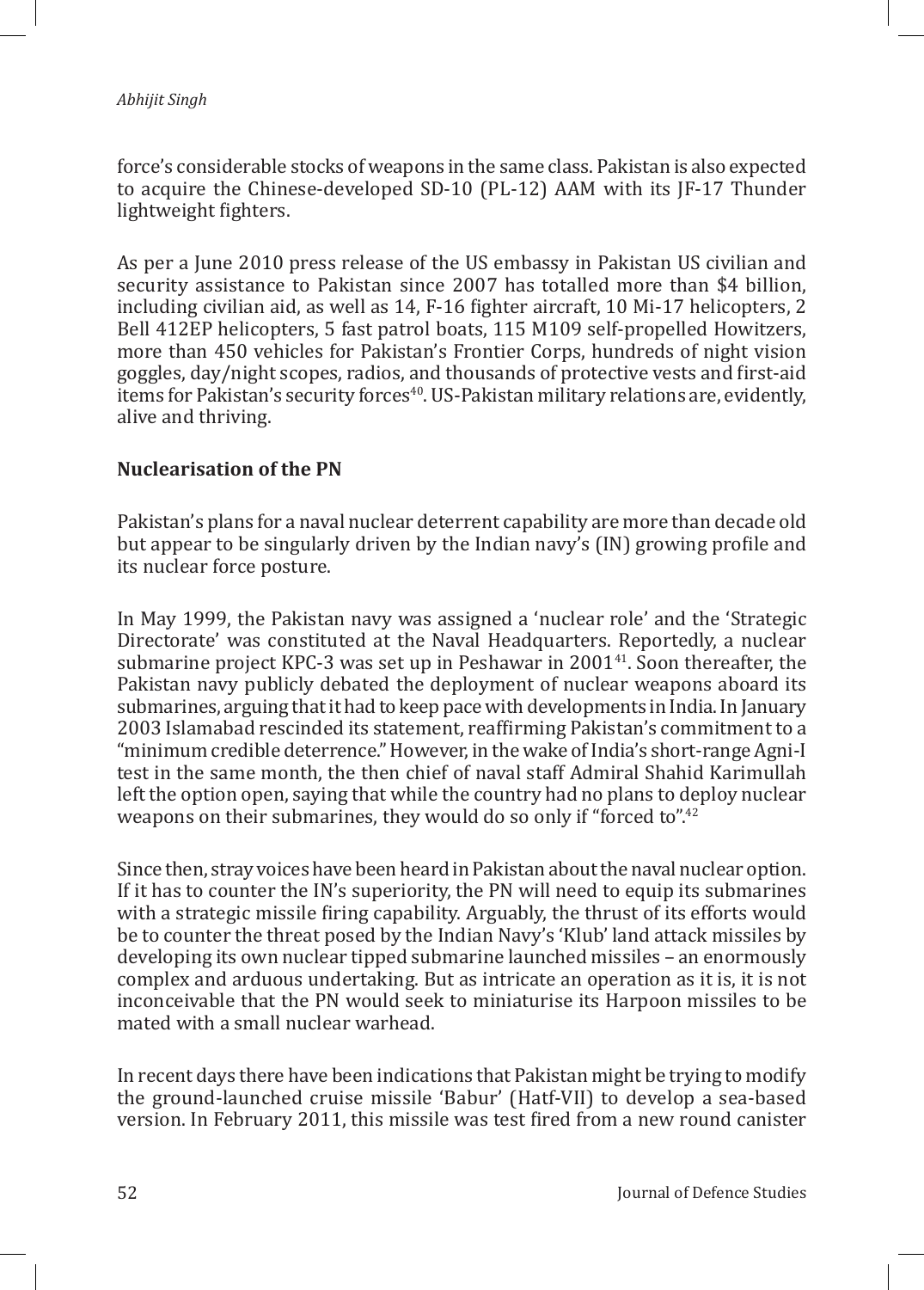instead of the typical box like canister used in the past, a firm indication that there might be plans to install the missile on PN's ships and submarines.<sup>43</sup>

# **Pakistan's Maritime Strategy**

Since its inception in 1947, the Pakistan navy's development has been shaped by the more powerful presence of the Indian navy<sup>44</sup>. The Pakistan navy had historically followed a defensive strategy by deploying its naval forces in a seadenial role. This aimed to deny the Indian Navy the use of the waters close to its coast in the Arabian Sea to launch attacks on Pakistani maritime assets and port facilities. In the early 2000s, the PN's operational philosophy started to change, as it began to adopt a more proactive posture. The change in the PN's strategic mind-set appeared to have been driven in part by a perception of the Indian navy's declining ability to enforce a blockage off Karachi. By the end-1990's Pakistan's naval planners had begun to believe the PN had the capability to render invalid the threat posed by the Indian navy to the safety of assets at Karachi port. Thus, began a shift from a strategy of 'sea-denial' to one of 'limited sea-control'. While the former is a defensive concept aimed at blunting the enemy offensive by the denial of space, the latter is a more proactive (if not "offensive") approach and involves a more vigorous and imaginative use of maritime resources. Sea control, as the PN sees it, is essentially predicated on the notion of controlling sea-lanes close to the Pakistan coast, maintaining "presence" and developing linkages that would establish Pakistan as a major stake-holder in the maintenance of maritime security in the region.

To understand the evolution in Pakistan's maritime thinking, it may be useful to consider the essential elements of the PN's strategic outlook until the early 1990s:

- (a) **Denial of Space**. The threat of a blockade has remained central to the PN's strategic thinking<sup>45</sup>. Pakistan learnt this lesson from the debacle of the 1971 war, when despite the PN positioning its surface fleet along Pakistan's shores in bid to deny Indian naval forces any space, Indian missile boats were able to hit Karachi. But this was not seen, so much as a failure of the sea denial strategy, as it was construed to be a case of inadequate resources in safeguarding Pakistan's coast. Since then, Pakistan has placed a special emphasis on developing maritime reconnaissance and sub-surface warfare capability to mitigate the threat of a blockade off Karachi.
- (b) **Negate IN's Numerical Advantage**. Every single acquisition of the PN seems in pursuit of one paramount objective: to deny the Indian navy the control of sea lanes close to its shores. The mine-hunters that Pakistan acquired in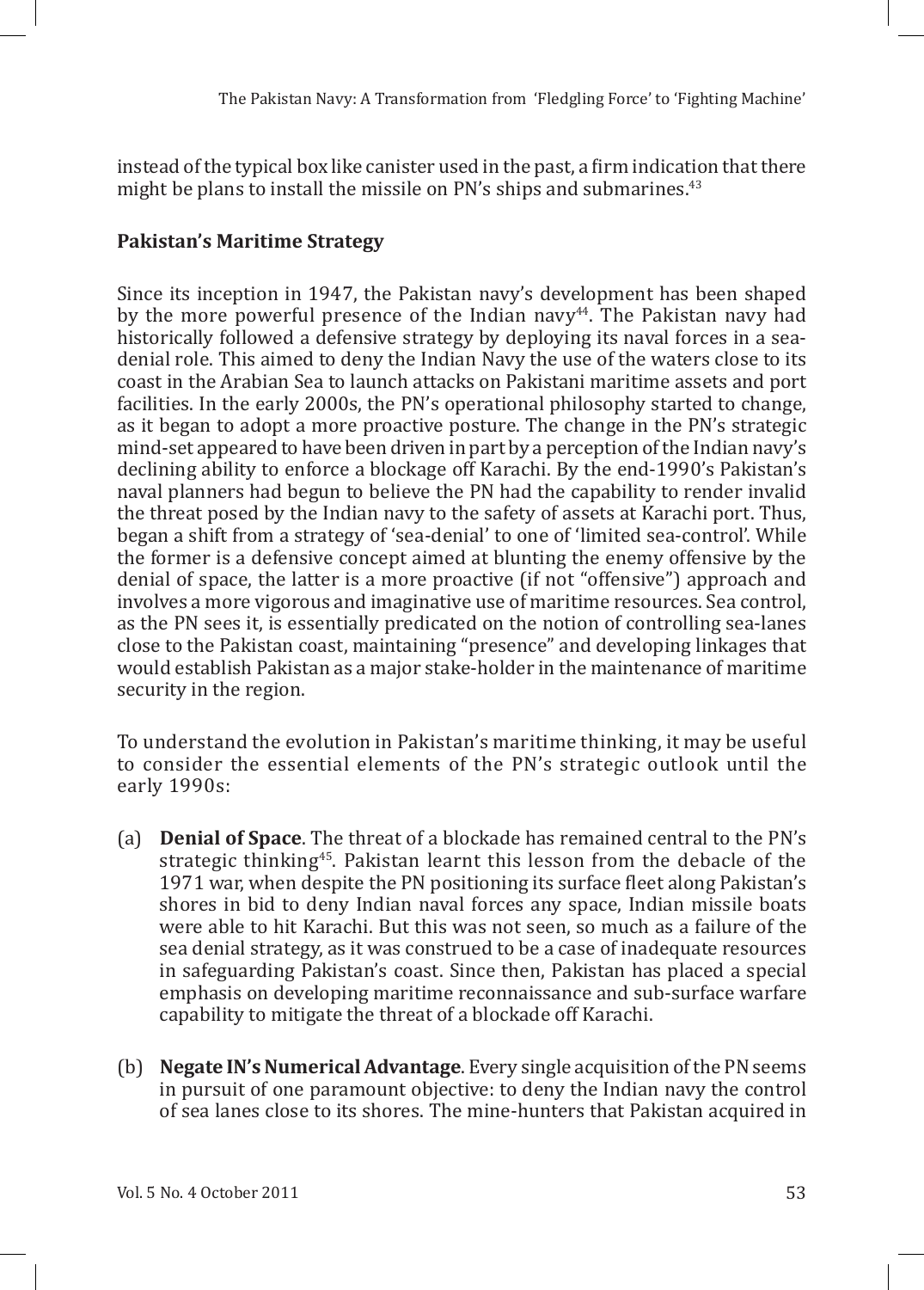the 80s were primarily meant for obviating the possibility of any potential damage that India could cause by planting mines in Pakistani waters.

(c) **Protecting Critical Port Infrastructure**. The 1971 war and the attack on Karachi seem to weigh heavy on Pakistan's consciousness. There is an almost obsessive focus on insulating the critical port and neutralising the prospect of a possible blockade. Also by spreading its operating bases, the PN perhaps appreciates that it would be in a position to threaten Indian access to the oil supply routes.

In the two decades since 1990, the overall strategy seems to undergone a qualitative shift, in terms of the added emphasis on principles of more assertive sea control. Apart from the three core areas mentioned above, the navy now seems to be focusing much more on proactive measures to control the waters in its immediate vicinity. The emphasis now appears to have shifted to the following:

- (a) **Active Control of Sea-Lanes**. The PN today, does not merely attempt to deny the Indian navy the control of sea lanes close to its shores, but actively control the sea corridors themselves. At the same time it is developing the capability to interdict the flow of Indian maritime trade in critical sea lanes closer to Indian shores.
- (b) **Safeguarding of Energy-lines**. With over half of the world's crude oil being exported through the choke point at the Strait of Hormuz, Pakistan can ill afford to neglect the security of energy lines. Islamabad realises that given the sky rocketing prices of oil, access to the supply routes would be critical for energy hungry nations like China, Japan and India. It thus appears focused on enhancing its naval footprint by setting up naval bases along its coast. This would also result in the spreading of PN assets beyond Karachi, which would reduce vulnerability in future wars.
- (c) **Hedging against the Indian Nuclear Submarine Capability**. The launch of the Indian navy's nuclear submarine *INS Arhihant* has caused great anxiety within the Pakistan naval establishment. Pakistan feels the submarine is a threat to regional peace, and that its presence disturbs the regional strategic balance. It therefore is seeking to adopt measures that could effectively neutralise the Indian navy's nuclear submarine advantage.
- (d) **Gwadar as a 'Geo-strategic Hub'**. The new deep sea port at Gwadar, developed with Chinese assistance, is primarily aimed towards at an expansion of Pakistan's maritime role, and the facilitation of Chinese trade to and from the landlocked Central Asia. It is strategically significant as it offers a geo-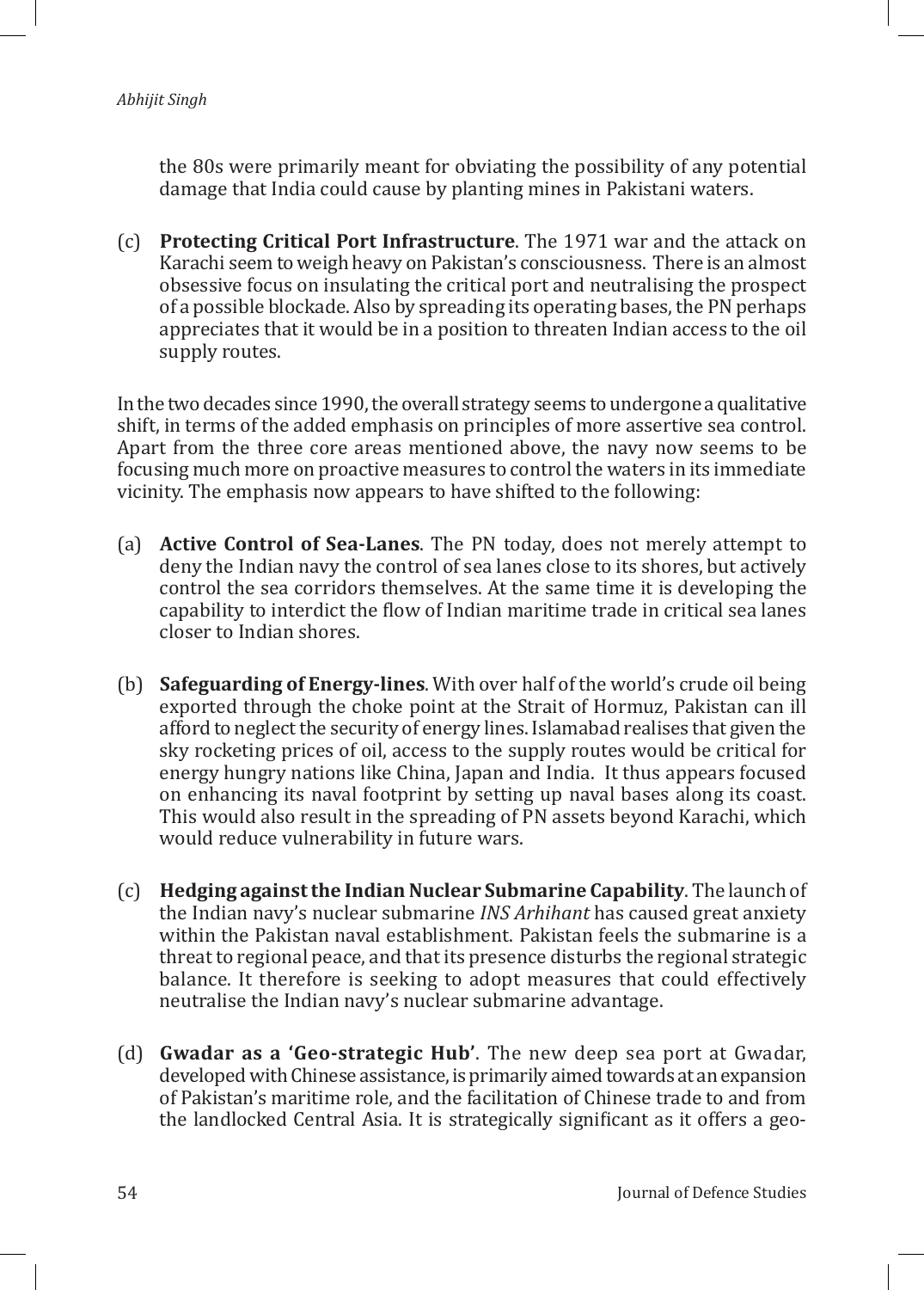economic and geo-strategic pivot to China<sup>46</sup>. With a strategic location on the south western coast of Pakistan, Gwadar is likely to emerge as a key shipping hub, and could also, in the future, serve as an important naval base.

(e) **A Strategic-Doctrinal Expansion**. The development of new naval facilities at Ormara, Pasni and Jiwani points to a doctrinal expansion in PN's strategic plans. These provide the PN with viable options for dispersing its assets. This is likely to prove crucial during a conflict with India. Pakistan is also cognizant of the enormous threat its navy faces in the form of terrorist attacks on bases, ships and facilities. The new ports provide the PN with alternate basing facilities away from 'sensitive' Karachi<sup>47</sup>.

# **Analysis of Pakistan Navy's Maritime Strategy**

Since it is still in a growth phase, the PN may yet not have the instruments and capabilities at its disposal to affect a comprehensive sea-control strategy. However, with an operational port at Gwadar and its attendant facilities, the PN can be expected to make good on a "limited sea-control threat". Even so, it is unlikely to ever seek a direct conflict with the Indian navy. Its primary focus will be to keep the sea lines of communication (SLOCS) open and to defend important maritime assets.

Through its enhanced interaction with Western and regional navies the PN seeks to evolve a maritime security regime in the larger region. Its proposed security architecture does not appear have a place for the Indian navy, which the PN often portrays as a force with imperial designs. To bolster its own image, the PN positions itself as a facilitator of sorts in the maritime domain. Its invitation to China for participating in multi-national naval exercises (Aman-07) has been hailed in the Pakistani media as a landmark first, and there are now suggestions that the PN is playing a role in bringing Iran into the security regime by inviting the Islamic Republic's naval forces to participate in multi-national exercises.

In a conflict, the Pakistan navy can play a vital role by creating diversions using submarines and air-launched missiles, while protecting sea lines, in particular the Gulf sea lane that is vital to Pakistan's national energy needs. With its recent capability infusion, not only can the PN counter a blockade, it has the capacity to force a counter-blockade of vital Indian shipping. While the F-22Ps with their allround capability and long-range patrolling prowess effectively counter the threat posed by Indian ships and submarines, the PN's potent Agosta 90B submarines could be deployed close to India's strategic energy and commercial lanes along its west coast, causing economic problems. All this would then improve the flexibility and liberty of action for the Pakistan army and air force.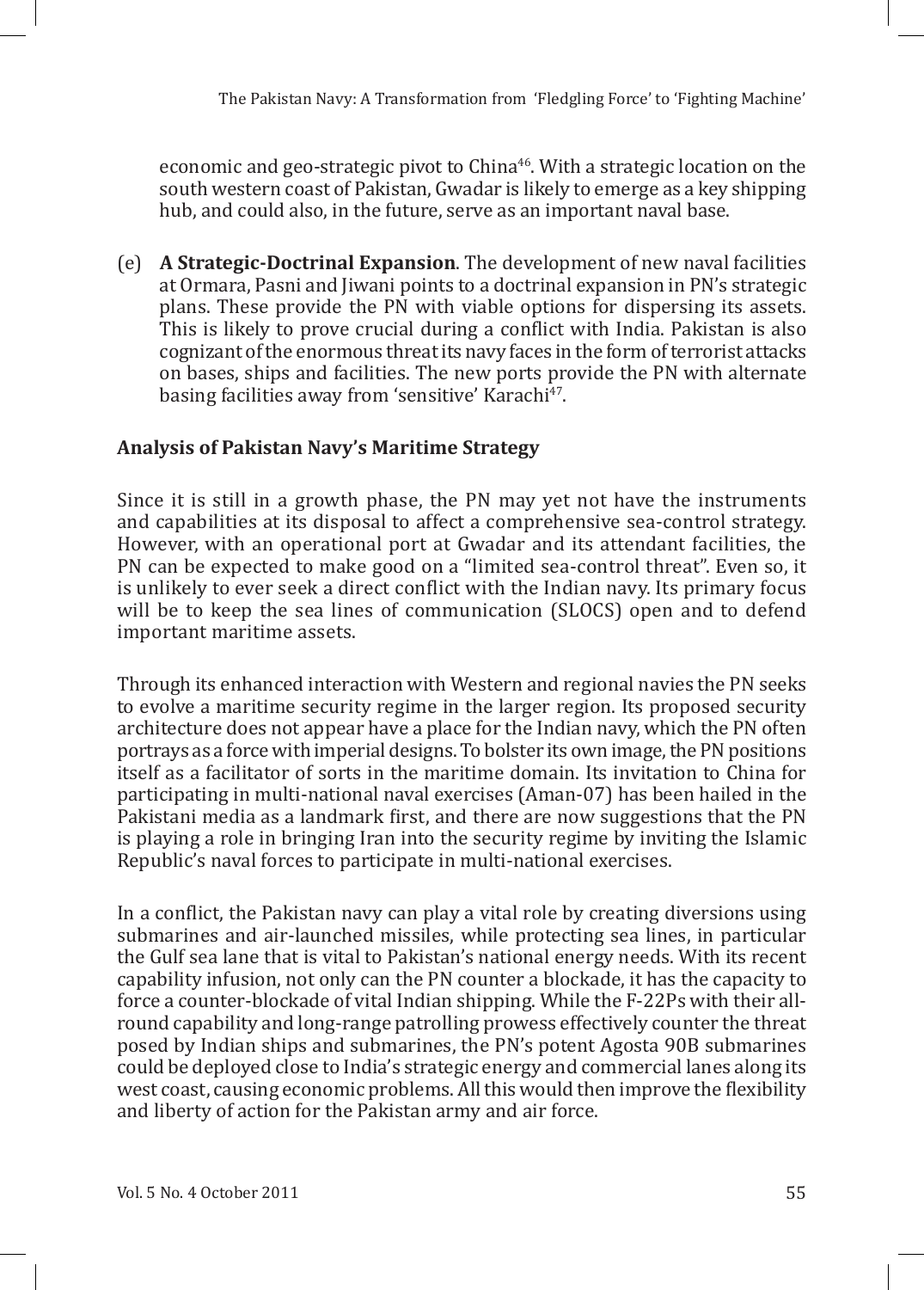## **An Enhanced International Profile**

The last two decades have contributed significantly to the offensive capability of the Pakistan navy. Not just has it procured state-of-the-art platforms and weapons but also gained operational experience from joint operations and training with the USN and navies of the other Western countries. Since 2004, the PN has been taking an active interest in expanding its cooperation with other regional and western navies. In April, 2004, naval ships from the US, UK, France, Italy, Spain, Australia, Kuwait and Bahrain took part in the 'Arabian Shark' naval exercise. A series of joint interactions have also been conducted with friendly nations<sup>48</sup>.

In June 2005, for the first time in more than two decades, PN ships - *PNS Tipu Sultan* and tanker *PNS Moavin* – took part in a two day French naval exercise. In another 'first', in 2008 Pakistan naval ships, participated in joint naval exercises with the North Atlantic Treaty Organisation (NATO) naval forces in the Mediterranean at the invitation of Turkey<sup>49</sup>*.* In 2009, the PN carried out exercises with vessels from ten nations including the US and China, in and off Karachi. The sea phase lasted 10 days and observers from 24 other nations participated. This was followed by another exercise in April 2009, in which warships from Netherlands, Portugal, Spain, Canada and Germany took part.

It is instructive that the PN's recent joint-naval exercise 'Aman-11', held in early-March 2011, has seen the enthusiastic participation of a broad and diverse set of naval forces. Naval ships from Australia, China, France, Indonesia, Japan, Malaysia, Saudi Arabia, Sri Lanka, Turkey, UK and the USA took part in 'Aman-11' which had participating navies evolve common procedures for countering piracy, drugrunning and human-trafficking<sup>50</sup>. Whilst assisting in the realisation of the stated objective of developing common tactics against asymmetric air, surface, and mine threats, the exercises have also clearly contributed to improving PN's maritime tactics and strategy, as well as inter-operability and tactical proficiency. Two years ago, Aman-09 had met with similar success, and witnessed participation by navies of 23 nations.

There is a palpable sense that the PN believes the success of the exercises may accrue to it a benefit of the same nature and scale, as the Indian Ocean Naval Symposium (IONS) gave to India after its first meeting in Mumbai in 2008. The fact that navies of 39 countries participated in the joint interaction is a pointer to the 'respect' and 'influence' the PN is beginning to command around the world.

The PN is assisted in its endeavour by its active participation in the Combined Task Force-150 (CTF-150) - the US led multi-national naval grouping that conducts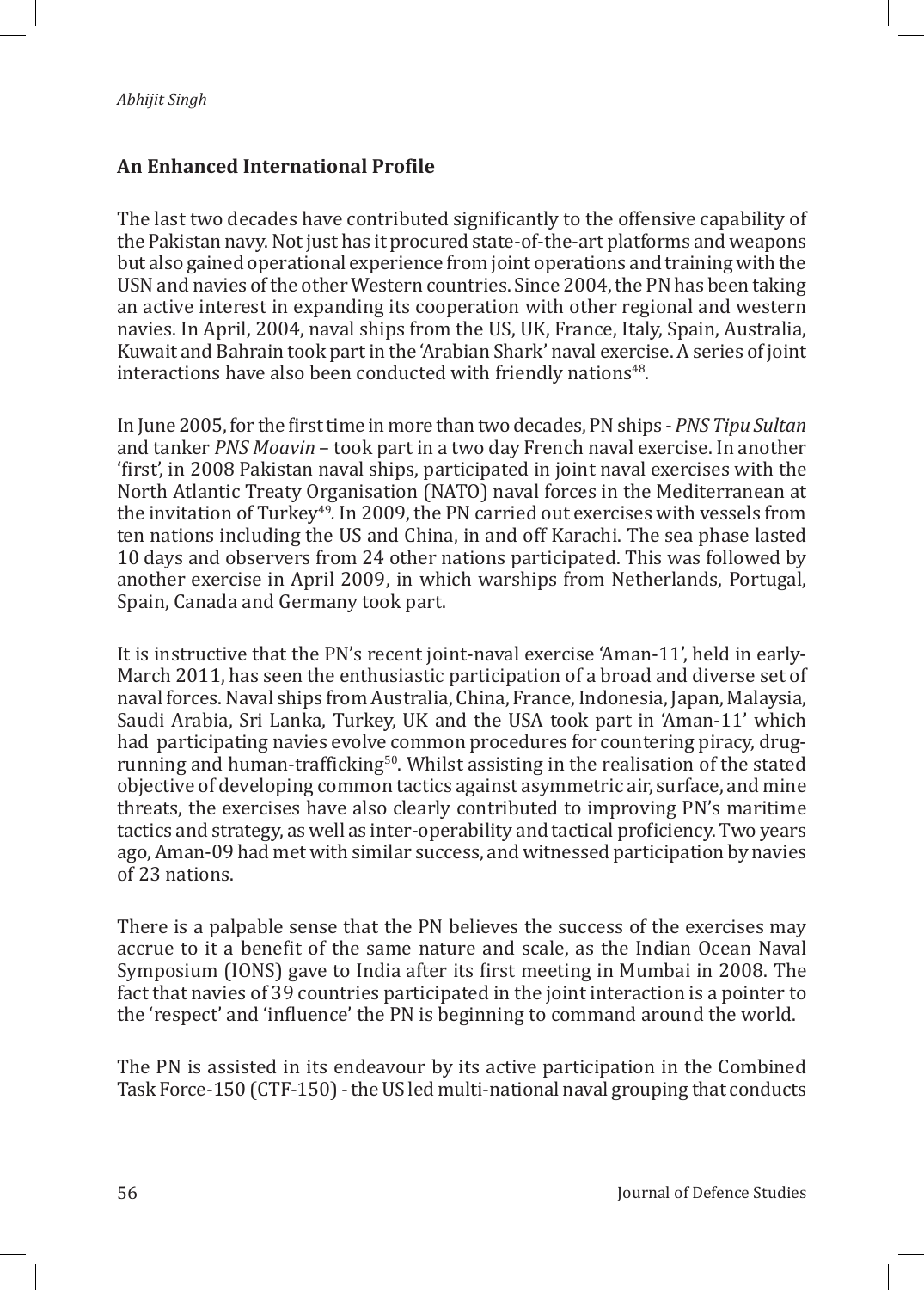Maritime Security Operations in the Gulf of Oman, the Gulf of Aden, the Red Sea and the Arabian Sea $51$ . The PN has, in fact, gained significantly through its operations with western and regional navies, since it joined the Coalition Maritime Campaign Plan (CMCP) in 2004. It has been given command of CTF-150 on four occasions (in April 2006, April 2008, July 2009 and October 2011) and has twice led the CTF-151 – another task force formed in 2009 to counter piracy off the coast of Somalia. In its 'constructive engagement' with regional and extra-regional navies, the PN has shared operational and doctrinal expertise, and improved its interoperability with other navies.

Conceivably, some of the participating nations in PN's 'Collaborative Maritime Security Exercises' - Aman-09 and Aman-11 - were obliged to participate because they are also members of the CTF-150. Notwithstanding, that it still does not detract from the fact that the PN is being seen as a professional force, capable of being a reliable and durable partner.

# **Greater Interaction with Gulf Navies**

It is pertinent that Pakistan appears to be working diligently towards fostering close relations with Islamic states and enhancing existing relations. Since February 2004, when the Saudi Navy participated in exercises with the PN, Pakistan's naval units have consistently engaged with Gulf navies, including those of Oman, Kuwait, Bahrain and UAE<sup>52</sup>. Kuwait and Bahrain's naval units participated in Arabian Shark in 2004. The same year, four ships and a submarine of Pakistan navy went on a good will tour of Saudi Arabia, Kuwait and Iran. In May 2007, *PNS Shahjahan* paid a five day visit to Kuwait.

PN ships now regularly exercise with ships of the Royal Saudi navy (exercise "Naseem-E-Bahar" held in November 2005 and June 2008), and have an increased interaction with the Turkish navy. In March 2007, PN signed a Memorandum of Understanding with the Turkish navy to collaborate in naval research, technology and development. As recently as in July 2011, the PN units carried out a naval exercise (`Deniz Aslan –II) with four ships of Turkish Maritime Task Group53, and Pakistan Navy's new frigate, *PNS Alamgir* visited Kuwait on a mission to reinvigorate bilateral cooperation and interoperability between the two navies<sup>54</sup>.

Needless to say, in any future exigency involving India, the possibility of Pakistan seeking to use its naval relations with Gulf nations as a hedge against any action by the Indian navy, cannot be discounted.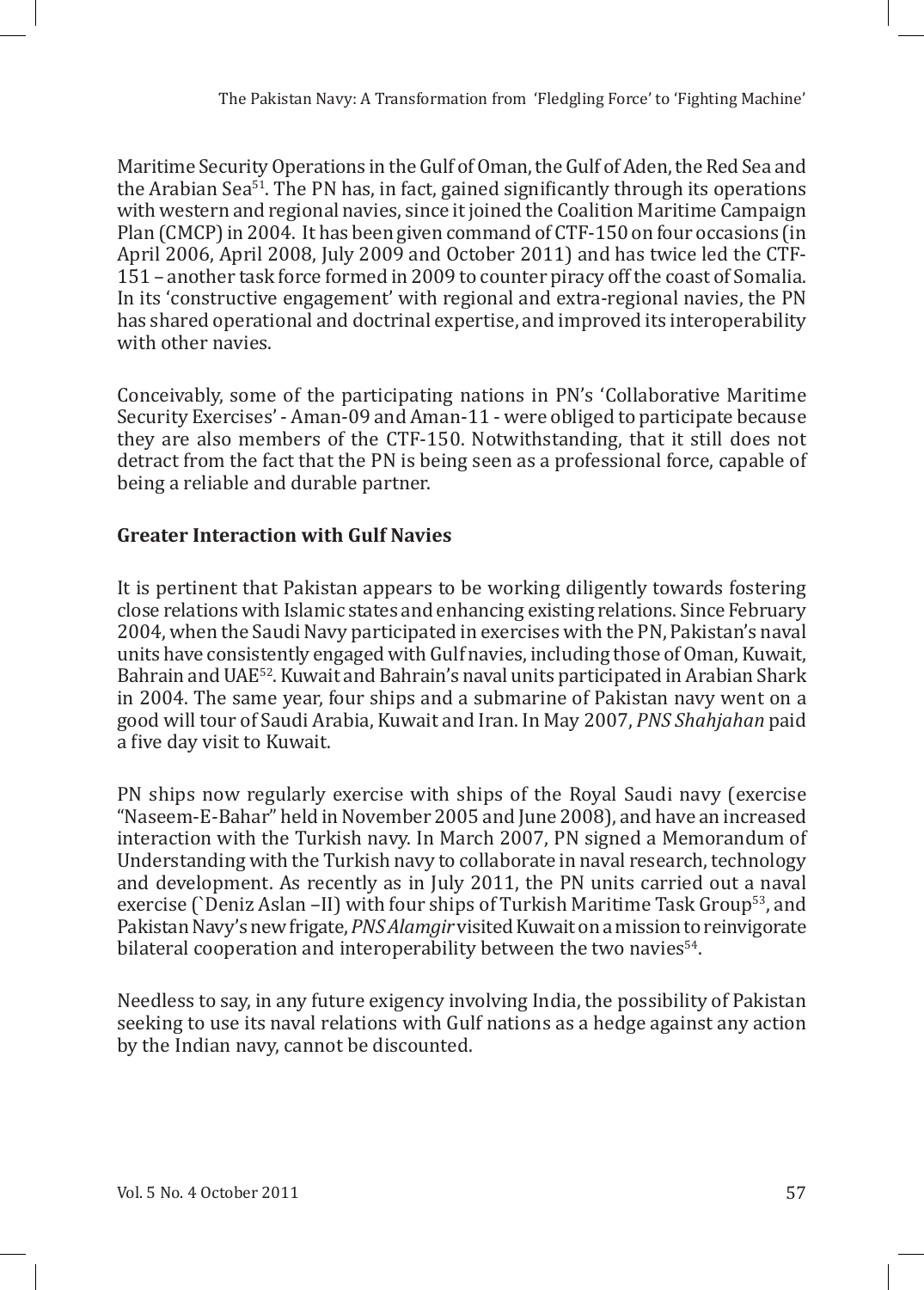## **Radicalisation of Cadres**

The terrorist attack on PNS Mehran and the disclosures by slain Pakistani journalist Saleem Shehzad starkly highlight the radicalisation of Pakistan navy cadres. The attacks on PNS Mehran pointed to a systematic and large scale permeation of militant ideology into the ranks of the navy, and to scores of compromised units within the organisation. Saleem Shahzad, in a sensational report filed a few days before his death claimed that the Al Qaeda had infiltrated the ranks of the Pakistan navy, and that extent of the infiltration went beyond a few renegade cadres<sup>55</sup>. The Pakistan navy's pro-active interrogation of defaulters, ostensibly to gather more information on other compromised cadres, enraged the Al Qaeda and led them to hatch a plan to 'teach the PN' a lesson.

Within a week of the May 2, 2011 killing of Osama Bin Laden, insiders at PNS Mehran had gathered all necessary information to orchestrate the attacks. Shahzad's report highlights the in-depth information at the militants' disposal that helped them penetrate the heavily guarded facility. The targeting of P3C Orions, the report claims, was no coincidence. The militants came in to destroy naval assets and they were intent on hitting the expensive P3C Orions – an aspect only too evident, when seen that the Pak air force planes, parked nearby, were not touched at all. The attack was apparently so well conceived and precisely executed that one group of militants even managed to escape, under covering fire provided by the others – an incredible occurrence, considering that security forces had surrounded the establishment and blocked all exit routes.

#### **Manpower and Training**

Notwithstanding the Saleem Shahzad disclosures, the issue of the radicalisation of PN cadres is sometimes overplayed by the media. The Pakistan navy is known for its deeply committed and professional cadres who display an abiding devotion for their cause. In their exercises with Western and regional navies, the professionalism of the PN has been widely vouched for. There have been reports that it has been struggling to retain skilled manpower, but this is an issue that is common to navies around the world, including the Indian navy.

Reports suggest that the PN has taken cognizance of the supposed threat that the Indian navy poses to its interests in the maritime domain, especially in the wake of speculation about the Indian Army's supposed "Cold Start" doctrine. In November 2010, Pakistan held a major conceptual exercise (Shamsheer-e-Bahr IV) to assess various conflict scenarios at sea and formulate responses<sup>56</sup>. The exercise was aimed at developing a comprehensive strategy to counter "Cold Start", the new Indian war-fighting doctrine.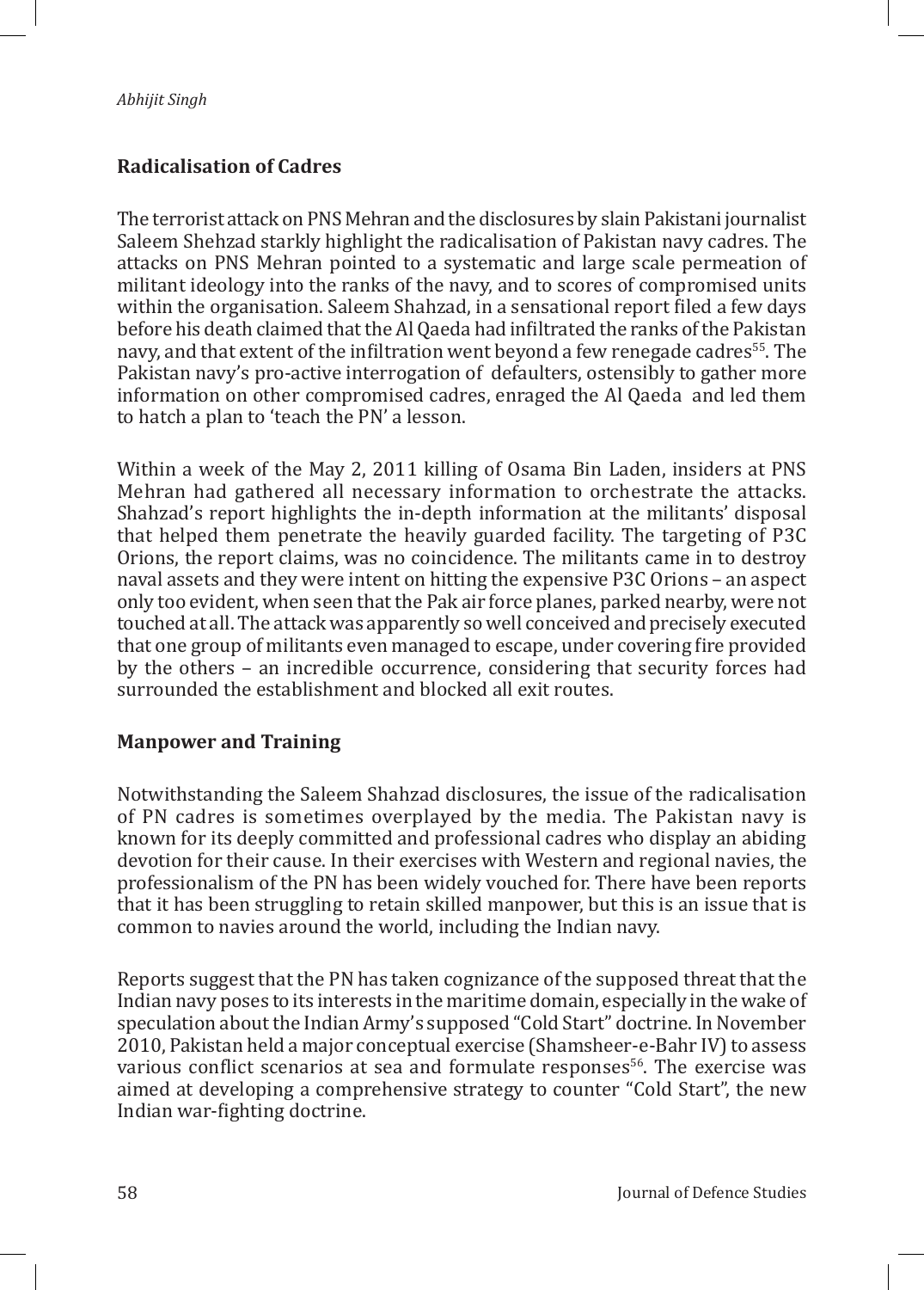# **Future Challenges**

The Pakistan navy has expanded enormously in the last two decades with imports and production within Pakistan. But, given its assortment of Chinese, American and European ships and equipment, the PN faces enormous complexities of repair, maintenance and spares, which could prove to be a challenge in the future. While the new platforms are procured, the Pakistan navy cannot be assured of a lifelong US supply of spares, given the record of the US-Pak relationship. The PN also has not been able to decide on the right mix of equipment and platforms for its forces. Even as new capability is being inducted, there is little indication that it is as per any long-term comprehensive plan for future development. If Pakistan wishes to play a pivotal role in the regional security regime, it will have to display far greater vision.

While a majority of the PN's acquisitions have been from the US, UK and France, the supply from China has been restricted to the smaller surface ships. Naval aviation, on the other hand, is largely dependent on French and US equipment. Although the indigenous development is taking place, Pakistan remains largely dependent on imports due to lack of R&D within Pakistan which is directly linked to the lack of technical manpower within Pakistan.

# **Conclusion**

It is clear that the Pakistan navy has been in the process of a major expansion in size as well as in terms of a substantive up-gradation of its technology. With the induction of the new platforms, equipment and missiles, Pakistan's naval combat capability extends over most of the Arabian Sea. The PN now appears to be focussing on building its long range surveillance capability and enhancing its anti-surface fleet and anti-submarine warfare capabilities.

While 'sea-denial' still remains the centre-piece of its naval strategy, the latest acquisitions - Agosta 90B's, the upgraded P-3C Orions, the four Zulfiqar class ships - as well as the planned induction of the Jiangkai II class ships, place the PN in a suitable position to establish some form of 'limited sea-control' in the region. The emphasis now is also on building stronger bonds with both regional and Western navies. In the future, a greater offensive capability and an enhanced profile of the PN are likely to make it more assertive in the extended region around the Markan coast. *id-sex*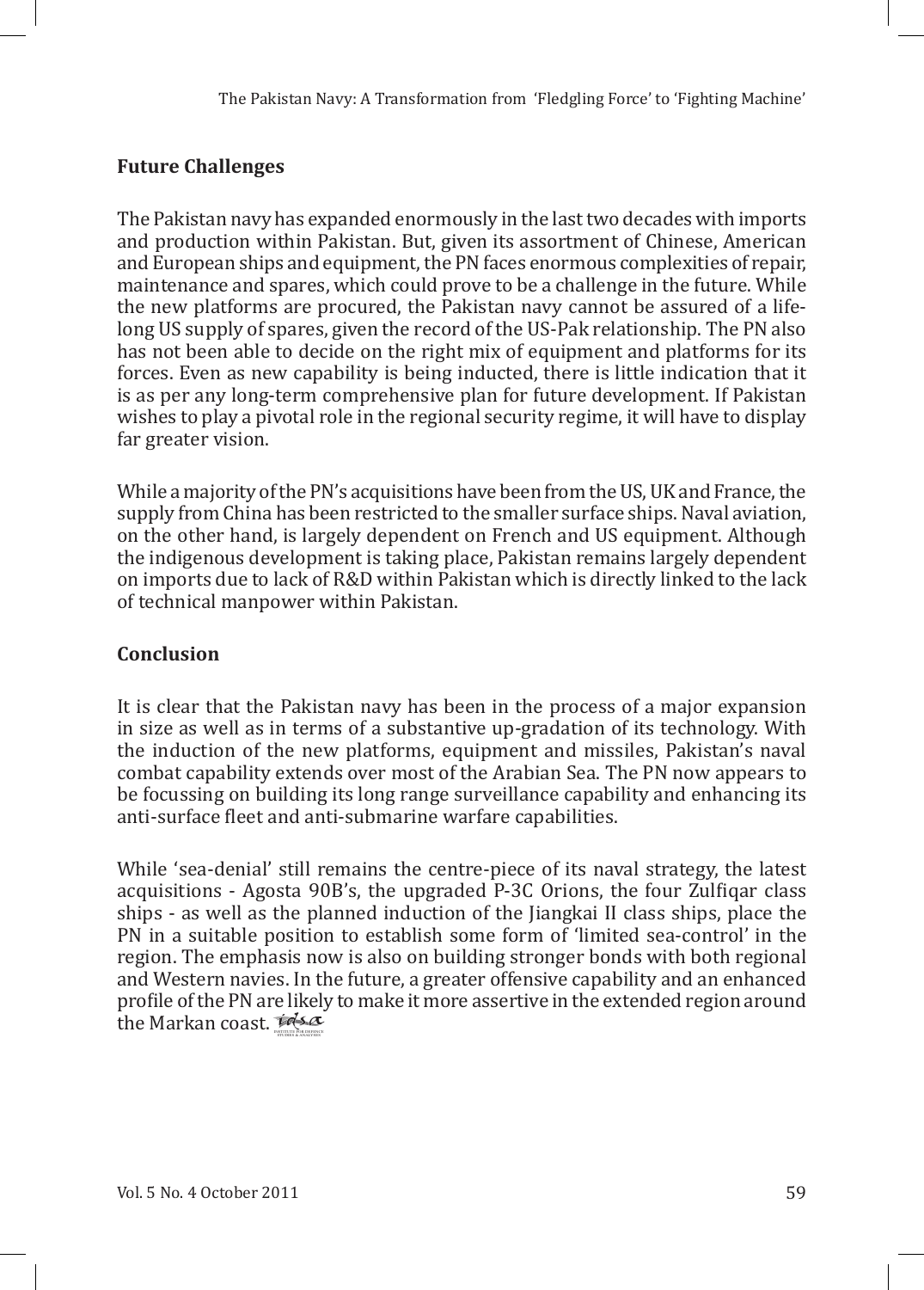Notes:

- 1 "Naval Fleet Being Upgraded to Face Challenges", at http://pakistantimes.net/pt/detail.php?newsId=10527 (accessed August 07, 2011)
- 2 "PNS Alamgir to Reach Pakistan", at http://www.defence.pk/20110322/pns-alamgir-ohp-class-frigate-reachpakistan/ (accessed August 07, 2011)
- 3 "Admiral Noman Bashir Commissions 3rd F-22 P Frigate PNS Saif", at http://ftpapp.app.com.pk/en\_/index. php?option=com\_content&task=view&id=115955 (accessed Aug 04, 2011)
- 4 To be named PNS Aslat on commissioning; "Pakistan Navy Launches Fourth F22P Frigate" ; see at http://www. freerepublic.com/focus/f-news/2736423/posts (accessed August 04, 2011)
- 5 *Story of the Pakistan Navy 1947-72*, History Section Naval Headquarters, Islamabad, Karachi: Elite Publishers, 1991, p. 184.
- 6 Operation 'Trident' and its follow-up Operation 'Python' were naval offensive operations launched on Pakistan's port city of Karachi by the Indian Navy during the Indo-Pakistani War of 1971; Vice Admiral GM Hiranandani, *Transition to Triumph,* Lancer Publishers, 2005, p.185.
- 7 "Pakistan Naval History" at http://www.globalsecurity.org/military/world/pakistan/navy-history.htm (accessed July 30, 2011)
- 8 Ibid, The Naval Air Arm.
- 9 The Agosta's were supplied by France, after it cancelled a contract with South Africa under the US embargo, for supply of the same boats; Vice Admiral R B Suri, "Pakistan Navy Force Level Options", *Agni*, Vol. VI, No.1, January-April 2002, pp. 42-62.
- 10 "Pakistan Naval History", at http://www.globalsecurity.org/military/world/pakistan/navy-history.htm (accessed August 08, 2011)
- 11 Pakistan Naval Fleet, at http://www.paknavy.gov.pk/history.htm (accessed August 08, 2011)
- 12 Pakistan Naval Air Arm, at http://www.globalsecurity.org/military/world/pakistan/navy-history.htm (accessed August 07, 2011)
- 13 Siddiqua, Ayesha Agha*, Pakistan's Army Procurement and Military Built-up, 1979-99: In Search of Policy*, New York: Palgrave, 2001, p.154.
- 14 "Pakistan Naval Aviation", at http://www.paknavy.gov.pk/aircraft.htm (accessed August 04, 2011)
- 15 Chawla, Shalini, "Pakistan Navy: New Capabilities, New Roles", *Air Power Journal*, Vol.3 No.4, Winter 2008 (Oct-Dec), p.75.
- 16 Vice Admiral R B Suri, see note. 9, Op. Cit, p.45.
- 17 The Type 21s were essentially replacements for the Garcia class and Brooke class frigates, returned to United States in 1994.
- 18 In 2008, Pakistan reportedly test-launched a Camcopter S-100 helicopter unmanned aerial vehicle (UAVs) from a Type 21 class frigates helo-deck, at http://www.asdnews.com /news/15833/ CAMCOPTER\_S-100\_-\_Continued\_ Success\_in\_Shipboard\_Trials.htm (accessed August 04, 2011)
- 19 *Jane's Fighting Ships*, 2010-11, Pakistan Navy, p.586.
- 20 "Navy Inducts Drones into Fleet", *Dawn,* July 21, 2011.
- 21 The first ship *PNS Jalalat* was commissioned in 1997, and the *PNS Shujaat* in 1999, see note. 19, Op Cit., p. 587.
- 22 The Kaan 33 ships were ordered from Yonca-Onuk shipyard, Turkey, in June 2006. The PN commissioned the first multi-role tactical platform in a ceremony at the PN dockyard in Karachi in November 2007 and the second in April 2008; World Navies, Pakistan, p. 418.
- 23 Pakistan Navy Fleet and Establishments: *PNS Munsif* and *PNS Muhajid*, at http://www.paknavy.gov.pk/mineh.htm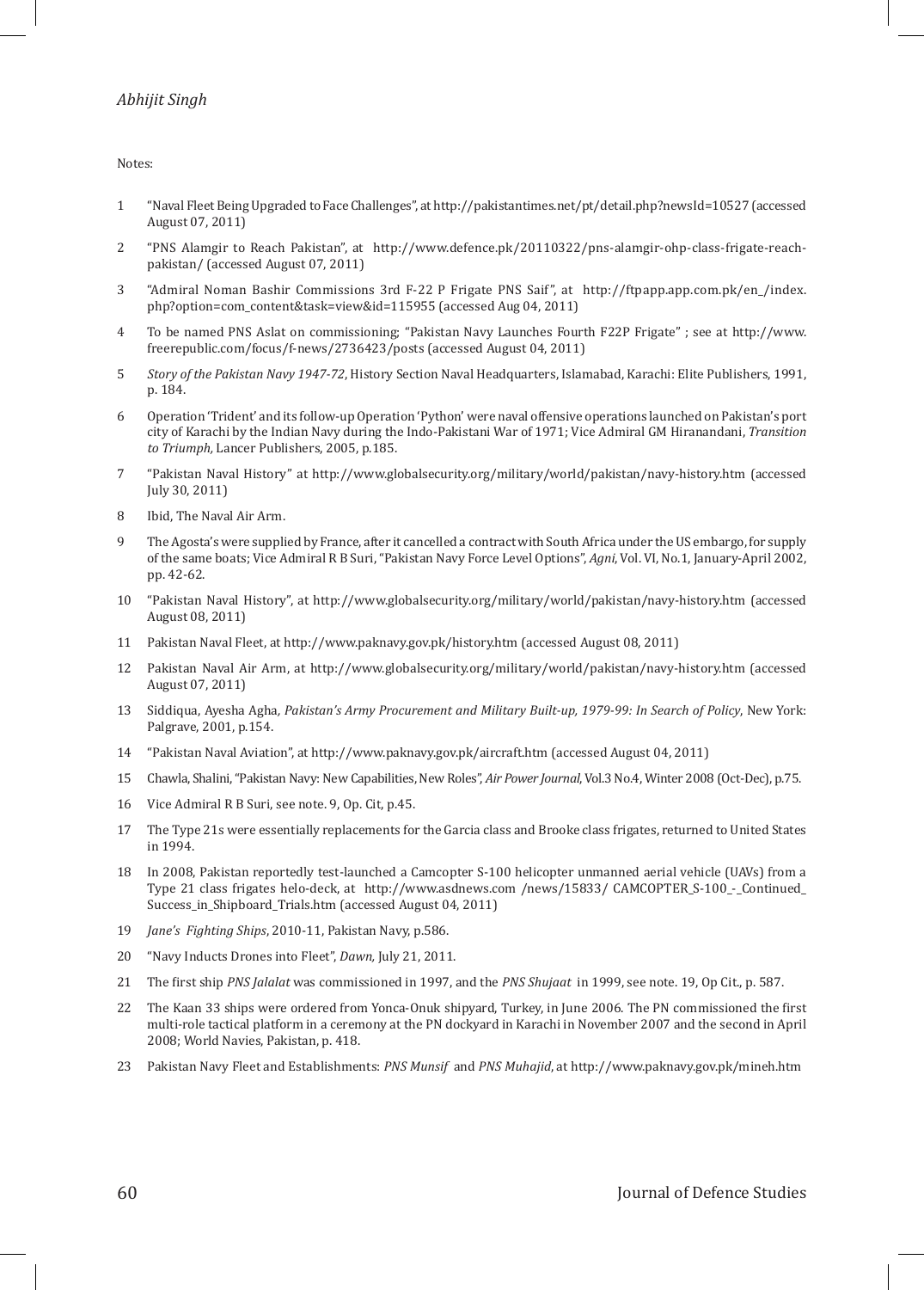- 24 Sakhuja, Vijay, "Pakistan Navy Past and Future", *Strategic Analysis*, Vol.22, No. 4, Oct-Dec 2002, p.500.
- 25 Sakhuja, Vijay, "Submarines in Pakistan's Naval Strategy", Pak Navy capabilities July 9, *South Asia Defence & Strategic Reveiw*.mht (accessed August 04, 2011)
- 26 "Agosta Class," Jane's Underwater warfare Systems, 25 September 2009, at www.janes.com
- 27 Stockholm International Peace Research (SIPRI) Data, Global Transfers of Major conventional Weapons (2006- 2010), at http://www.sipri.org/databases/armstransfers/recent\_trends/Recipient-2006-2010.pdf (accessed August 09, 2011)
- 28 Pakistan Naval Base Seize Ends, *The Economic Times*, May 23, 2011.
- 29 Bokhari, Fahram, "Pakistan Begins Submarine Procurement Talks with China," *Jane's Defence Weekly*, June 11, 2010.
- 30 "China is Pakistan's Time-Tested, All-Weather Friend", at http://news.xinhuanet.com/english2010/china/2011- 05/20/c\_13885764.htm
- 31 To fill the capability gap left by the decommissioning of Daphne class, the PN, in 2006, floated a tender for six submarines. While the French firm Armaris lobbied hard for the sale of three Marlin type submarines, Pakistan, was said to have been in favour of the type 214 German submarines. The new decision on procuring the Qing class submarines puts to rest speculation about the type 214s, at http://asian-defence.blogspot.com/2011/06/pakistannavy-to-get-6-qing-class.html
- 32 "Type 54 A Jiangkai II class frigate", at http://www.sinodefence.com/navy/surface/type054a-jiangkai-ii.asp (accessed Oct 23, 2011)
- 33 "Milgem Class", at http://www.naval-technology.com/projects/ milgem\_class\_corvett/ (accessed August 10, 2011)
- 34 "FAC-M for the Pakistan Navy"; *Force Magazine*, Oct 2011 issue.
- 35 Siddiqua, Ayesha, see note. 13, Op. Cit., p.159.
- 36 Pant, Harsh V, " Lasting Friendship", at http://intellibriefs.blogspot.com, May 27, 2011
- 37 "Pakistan's Navy Interested in Chinese Submarines And Advance Naval Ships", at http://www.pakistantalk.com / forums/navy/5342-pakistans-navy-interested-chinese-submarines-advance-naval-ships.html
- 38 Three, out of the eight P-3Cs ordered from the United States in 2005, and 88 Harpoon missiles have so far been delivered.
- 39 "\$5.1B Proposed in Sales, Upgrades, Weapons for Pakistan's F-16s", August 02, 2011, at http://www. defenseindustrydaily.com, ( accessed Oct 23, 2011)
- 40 "Pakistan's P-3 Orion Maritime Aircraft and their Harpoons", June 20, 2011, at http://www.defenseindustrydaily. com (accessed Oct 23, 2011)
- 41 Sakhuja, Vijay, "Pakistan Naval Strategy: Past and Future", *Strategic Analysis*, October 2002.
- 42 Submarine Proliferation Pakistan Current Capabilities, at www.nti.org, June 2011.
- 43 "Pakistan successfully test-fires Hatf-VII", at http://pakmr.blogspot.com/2011/02/pakistan-successfully-tests-hatfvii.html (accessed Aug 08, 2011)
- 44 Sakhuja, Vijay, "Naval Policy and Strategy of Pakistan," *Air Power Journal*, vol. 1, no. 2,September-December 2004.
- 45 Sakhuja, Vijay, note. 24, Op. Cit., p-500.
- 46 Kemp*,* Geoffrey. *The East Moves West: India, China, and Asia's Growing Presence in the Middle*, P208.
- 47 After the PNS Mehran terrorist attacks, the PN reportedly ordered its major warships to shift base from Karachi to Ormara, at http://www.thestatesman.net/index.php?option=com\_content&view=article&id=378853&catid=37 (accessed August 08, 2011)
- 48 World Navies, Pakistan Navy: Military Exercises, p. 418.
- 49 "Pakistan Navy participates in NATO Naval exercises", http://www.app.com